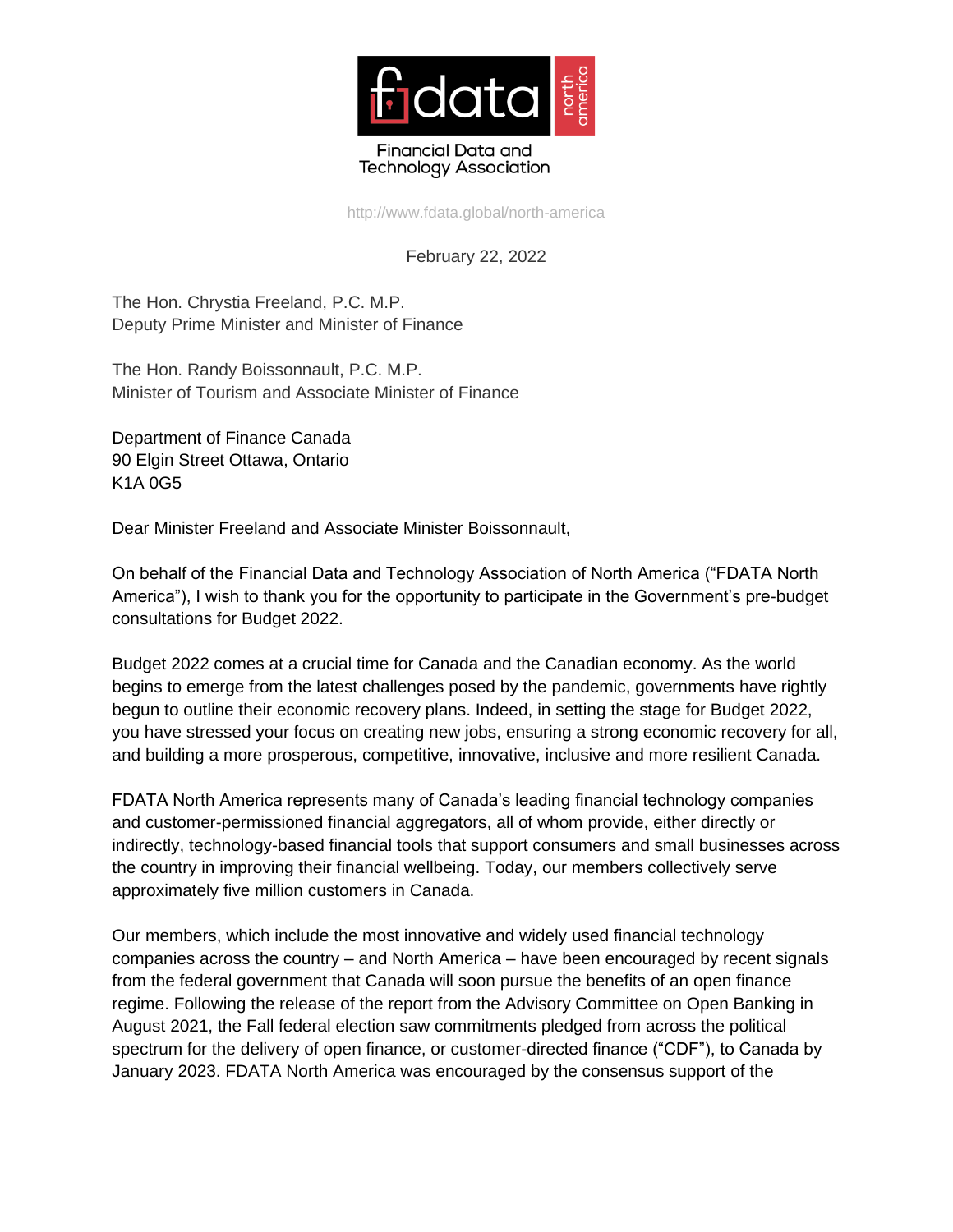

http://www.fdata.global/north-america

significant benefits of a CDF framework. However, this broad political support will only benefit Canadians if it leads to the delivery of open finance in full.

With the resumption of Parliament, and Budget 2022 planning well underway, we respectfully urge you to prioritize full implementation of all phases of the Advisory Committee's recommendations, which lay out a thoughtful, well-researched approach to building a "made in Canada" open finance system that puts consumers and small businesses at the center of a more competitive financial marketplace.

The first step to achieving this important goal, and to provide market stakeholders with a legally binding policy framework under which such a regime can be delivered, is to appoint an Open Banking Lead. This essential position, recommended by the Advisory Committee, should be responsible for working with industry and government stakeholders to create the policy and governance standards under which open finance can be delivered in early 2023, as set forth in the report. In addition to appointing an Open Banking Lead, the government should begin work on the Advisory Committee's second phase, which must include write access – a critical component of account creation and account switching capabilities – as well as a formal governance entity. These are thorny issues which require much consideration and engagement, and will take time to get right. There is little time to lose if the government is to meet its selfimposed deadline.

As many of the world's advanced economies transition toward modernized, inclusive, and wellregulated financial systems, Canada faces a narrowing window to remain competitive. Built on the foundation that consumers and small businesses should have complete access to their own financial data, countries such as the United States, the United Kingdom, Australia, Brazil, Singapore and New Zealand have seen marked improvements in financial access and inclusion, lower pricing, and growth of innovative, technology-based tools across their financial markets, through open finance products delivered by technology-based financial services providers.

In the absence of this framework, Canada risks falling further behind as a world leader in digital innovation and is losing opportunities to provide cutting-edge financial services to its consumers and small businesses. Canadian consumers have increasingly moved toward digital financial services, particularly throughout the pandemic, underscoring the immediate need for the Canadian government to implement policies that will enable users to easily and securely access and share their financial data without undue restriction.

Similarly, payment modernization, like CDF, will make Canada's financial sector more competitive and innovative, while maintaining the stability and security Canadians depend on.